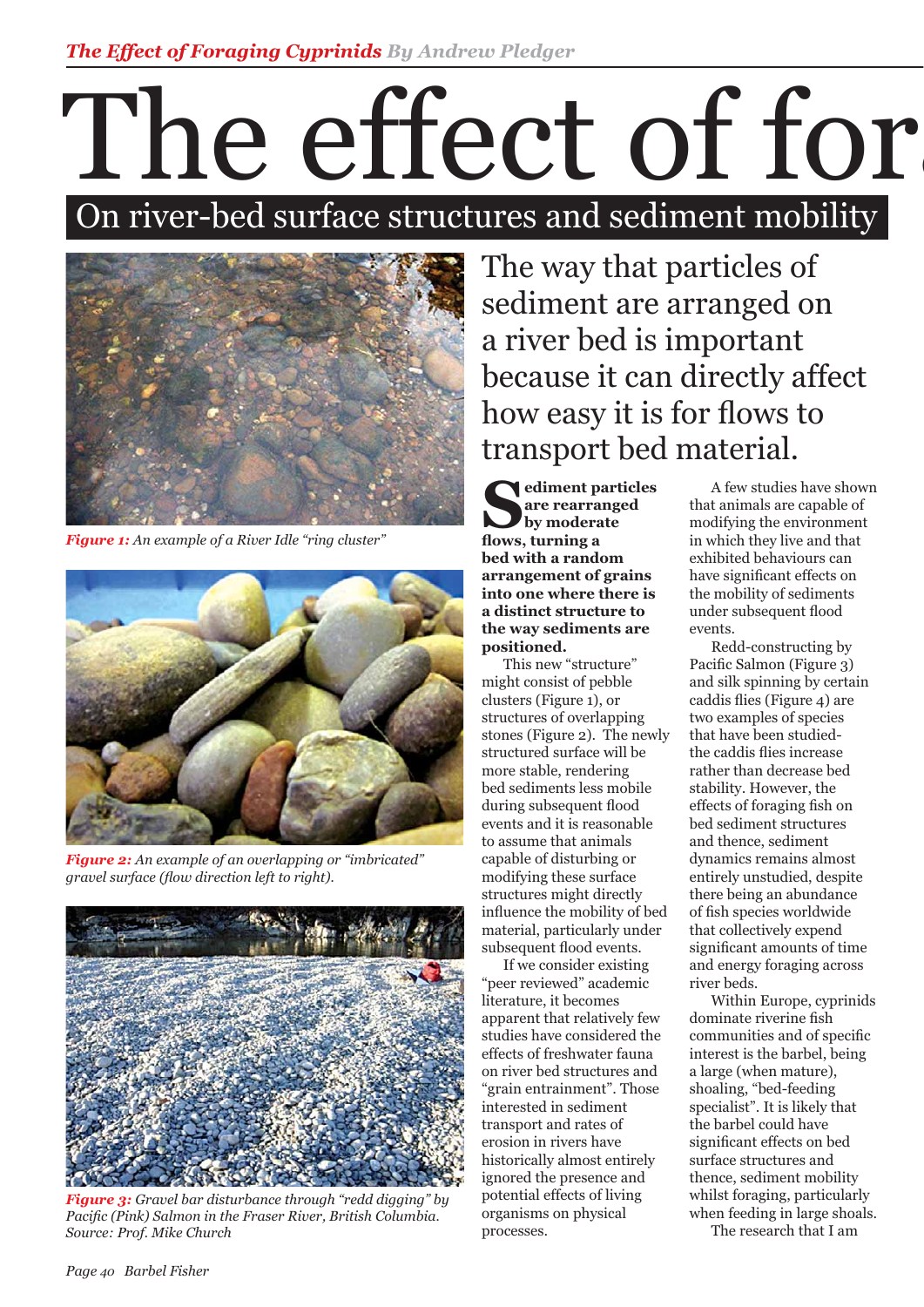## aging Cyprinids



**Above left:** *Figure 4: Hydropsychids create silk "nets" and retreats within gravel substrates. Through these activities, hydropsychids bind particles together, increasing bed stability. Source: Dr. Matthew Johnson.* **Above right:** *Figure 5: The picturesque River Idle in summer.* 

conducting at Loughborough University as part of a 3 year PhD project, aims to understand how foraging barbel (*Barbus barbus)*, dismantle sediment surface structures, making particles less stable. Increases in available, transportable sediment will have implications for sediment transport fluxes, reach-scale sediment loads, channel morphology and aquatic habitat.

 Furthermore, this research is relevant to river management strategies, fisheries management and engineering applications where knowledge of sediment transport is required.

 I am now in the third and final year of my PhD at Loughborough University (Department of Geography), having previously gained Undergraduate and Masters degrees from the same establishment. Within the department, I am incredibly fortunate to be part of a research group, led by Professor Stephen Rice, who share a common focus in the study of freshwater fauna and more specifically,

how animal behaviours influence earth-system processes. The team as a whole are working towards the exciting realisation that natural ecosystems consist of many thousands of as yet unrecognised faunal (and floral) species which may, cumulatively, have a significant impact on sediment dynamics within natural, riverine systems.

 Whilst I enjoy the dynamic and stimulating environment in which I work, the primary motivation for my own research stems from a lifelong "passion for angling" for which I have my parents and older brother to thank! Needless to say, I enjoy what I do and feel incredibly privileged to have been given the opportunity to conduct this research, which wouldn't have been possible without the support of friends, family and colleagues.

 Equally, I would like to thank the Barbel Society and, in particular, Peter Reading and the Committee for providing financial (and personal) support throughout the project's duration. The society

does a fantastic job in promoting barbel angling whilst maintaining a strong association with research, conservation and fish welfare.

 So, to the research itself! I feel that in many ways I am preaching to the converted because for a long time, anglers have noted the effects of foraging fish on their environment. Many an angler has observed a feeding carp kicking up silt and fine sediment from a shallow lake bed, or the tell-tail signs of a foraging barbel, where discrete patches of scoured gravel can be seen in isolation on the riverbed. However, it is one thing to observe the signs of fish activity but it is another to understand how exhibited behaviours influence the fish's habitat and how these habitat changes might impact on physical processes. This is where my research comes in.

 To date, my research has considered the effects of foraging cyprinids at a variety of scales, often using barbel as the subject species, due to their natural preference for gravel-bed rivers and coarse substrate types whilst foraging (for



*Figure 6: An underwater image of a substrate tray, installed in the River Idle*